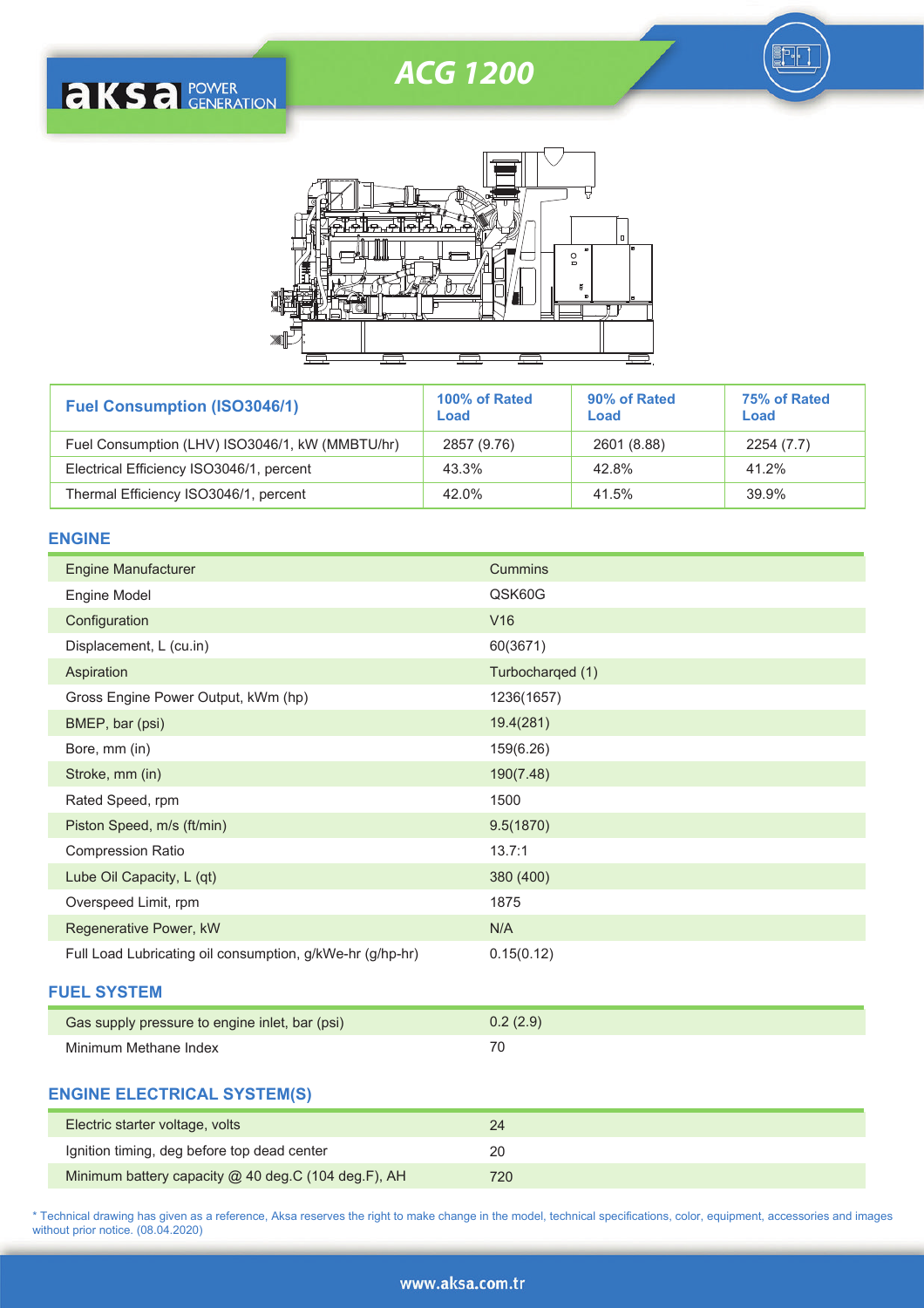**ACG 1200** 

| Genset Length, m (ft)                                                 | 5.12(16.8)            |                      |                      |
|-----------------------------------------------------------------------|-----------------------|----------------------|----------------------|
| Genset Width, m (ft)                                                  | 2.23(7.30)            |                      |                      |
| Genset Height, m (ft)                                                 | 2.77(9.08)            |                      |                      |
| Genset Weight (wet), kg (lbs)                                         | 15450 (33,990)        |                      |                      |
| <b>ENERGY DATA</b>                                                    | 100% of Rated<br>Load | 90% of Rated<br>Load | 75% of Rated<br>Load |
| <b>Continuous Generator Electrical Output kWe</b>                     | 1200                  | 1080                 | 900                  |
| Continuous Shaft Power, kWm (bhp)                                     | 1236(1657)            | 1112(1491)           | 929(1245)            |
| Total Heat Rejected in LT Circuit, kW (MMBTU/h)                       | 91(0.31)              | 85 (0.29)            | 67 (0.23)            |
| Total Heat Rejected in HT Circuit, kW (MMBTU/h)                       | 546(1.86)             | 478(1.63)            | 471 (1.61)           |
| Unburnt, kW (MMBTU/h)                                                 | 77 (0.26)             | 71 (0.24)            | 55(0.19)             |
| Heat Radiated to Ambient, kW (MMBTU/h)                                | 184(0.63)             | 167(0.57)            | 146(0.5)             |
| Available Exhaust heat to 105C, kW (MMBTU/h)                          | 672 (2.29)            | 625(2.13)            | 660 (2.25)           |
|                                                                       |                       |                      |                      |
| <b>INTAKE AIR FLOW</b>                                                | 100% of Rated<br>Load | 90% of Rated<br>Load | 75% of Rated<br>Load |
| Intake Air Flow Mass, kg/s (lb/hr)                                    | 1.72(13620)           | 1.56(12360)          | 1.19(9420)           |
| Intake Air Flow Volume, m3/s @ 0°C (scfm)                             | 1.33(2970)            | 1.21(2700)           | 0.92(2050)           |
| Maximum inlet restriction (after filter, limit for changing filters), | 20.6(11)              | 16.6(8.9)            | 11.6(6.2)            |
| below 35°C ambient temp, mm HG, (in H <sub>2</sub> 0)                 |                       |                      |                      |
| Maximum inlet restriction (after filter, limit for changing filters), | 13.9(7.5)             | 11.3(6.1)            | 7.8(4.2)             |
| above 35°C ambient temp, mm HG, (in H <sub>2</sub> 0)                 |                       |                      |                      |
| <b>EXHAUST AIR FLOW</b>                                               | 100% of Rated<br>Load | 90% of Rated<br>Load | 75% of Rated<br>Load |
| Exhaust Gas Flow Mass, kg/s (lb/hr)                                   | 1.78(14100)           | 1.62(12830)          | 1.23(9740)           |
| Exhaust Gas Flow Volume, m <sup>3</sup> /s (cfm)                      | 3.62 (7660)           | 3.34 (7070)          | 2.62(5550)           |
| Exhaust Temperature After Turbine, °C (°F)                            | 445 (833)             | 455(851)             | 479 (894)            |

# **CONTİNUOUS RATİNG DEFİNİTİON**

Applicable for supplying power continuously to a constant load up to the full output rating for unlimited hours. No sustained overload capability is available for this rating. Consult authorized distributor for rating. (Equivalent to Continuous Power in accordance with IS08528, ISO3046, AS2789, DIN6271, and BS5514). This rating is not applicable to all generator set models.

### **Methane Number vs LT Temp - Table C Methane Number Capability Table B**

|                   |    | LT Return Temperature |       |       |  |  |  |
|-------------------|----|-----------------------|-------|-------|--|--|--|
|                   |    | 40 °C                 | 45 °C | 50 °C |  |  |  |
| Methane<br>Number | 80 |                       |       |       |  |  |  |
|                   | 75 |                       |       |       |  |  |  |
|                   | 70 |                       |       |       |  |  |  |
|                   | 65 |                       |       |       |  |  |  |
|                   | 60 |                       |       |       |  |  |  |

| LT Return Temperature |       |       |  |      | Load (Percent of Reted) |     |     |
|-----------------------|-------|-------|--|------|-------------------------|-----|-----|
| 40 °C                 | 45 °C | 50 °C |  | 100% | 90%                     | 75% | 50% |
|                       |       |       |  | 70   | 64                      | 62  |     |

\* Technical drawing has given as a reference, Aksa reserves the right to make change in the model, technical specifications, color, equipment, accessories and images without prior notice. (08.04.2020)

#### www.aksa.com.tr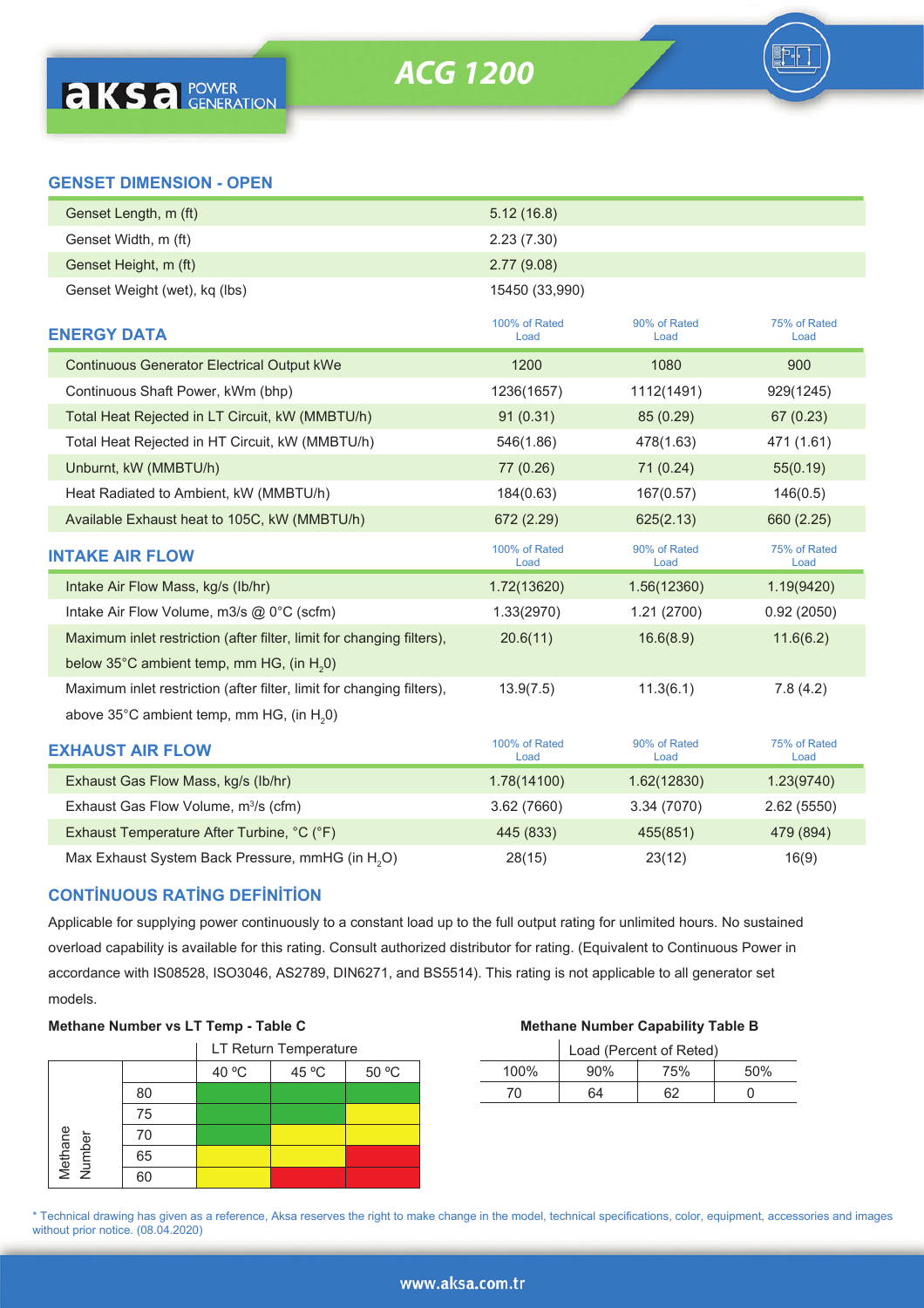# **ALTERNATOR DATA**

| Manufacturer                      | <b>Mecc Alte</b> |
|-----------------------------------|------------------|
| Alternator Made and Model         | ECO 46-1S/4 A    |
| Frequency (Hz)                    | 50               |
| Power (kVA)                       | 1500             |
| <b>VOLTAGE (V)</b>                | 400              |
| Phase 3                           | 3                |
| A.V.R.                            | DER <sub>1</sub> |
| Voltage Regulation                | $(+/-)0.5%$      |
| <b>Insulation System</b>          | H                |
| Protection                        | IP23             |
| <b>Rated Power Factor</b>         | 0.8              |
| WEIGHT COMP. GENERATOR (Kg)       | 3010             |
| COOLING AIR (m <sup>3</sup> /min) | 135              |

# **GENSET DE-RATING**

# **Altitude and Temperature Derate Multiplication Factor**

### **LT & HT Circuit Heat Rejection Calculation Procedure**

- 1. Determine derate multiplier vs. temp derate from Table A.
- 2. Using the multipliere from #1 above as the percent load factor, determine the heat rejection
- 3. From table D find the HT and LT circuit multiplier
- 4. Multiply the result of step 2 by the result of step 3 to obtain the heat rejection at your altitude and temperature.

| <b>Barometer</b> |                              | <b>Altitude</b> |               | <b>Table A</b> |                                           |      |                   |      |      |      |      |                          |
|------------------|------------------------------|-----------------|---------------|----------------|-------------------------------------------|------|-------------------|------|------|------|------|--------------------------|
| <b>InHg</b>      | mbar                         | Feet            | <b>Meters</b> |                | Derate Multiplier for all operation modes |      |                   |      |      |      |      |                          |
| 20.7             | 701                          | 9843            | 3000          | 0.75           | 0.75                                      | 0.75 | 0.75              | 0.71 | 0.68 | 0.61 | 0.53 | $\overline{\phantom{0}}$ |
| 21.4             | 723                          | 9022            | 2750          | 0.79           | 0.79                                      | 0.79 | 0.78              | 0.73 | 0.70 | 0.63 | 0.54 | $\overline{\phantom{0}}$ |
| 22.1             | 747                          | 8202            | 2500          | 0.82           | 0.82                                      | 0.82 | 0.81              | 0.76 | 0.72 | 0.64 | 0.55 | $\overline{\phantom{0}}$ |
| 22.8             | 771                          | 7382            | 2250          | 0.86           | 0.86                                      | 0.86 | 0.84              | 0.80 | 0.74 | 0.65 | 0.55 | -                        |
| 23.5             | 795                          | 6562            | 2000          | 0.89           | 0.89                                      | 0.89 | 0.88              | 0.83 | 0.78 | 0.67 | 0.56 | $\overline{\phantom{0}}$ |
| 24.3             | 820                          | 5741            | 1750          | 0.93           | 0.93                                      | 0.93 | 0.91              | 0.86 | 0.81 | 0.68 | 0.56 |                          |
| 25.0             | 846                          | 4921            | 1500          | 0.96           | 0.96                                      | 0.96 | 0.94              | 0.90 | 0.85 | 0.69 | 0.57 | $\overline{\phantom{0}}$ |
| 25.8             | 872                          | 4101            | 1250          | 1.00           | 1.00                                      | 1.00 | 0.97              | 0.93 | 0.89 | 0.71 | 0.57 | $\overline{\phantom{0}}$ |
| 26.6             | 899                          | 3281            | 1000          | 1.00           | 1.00                                      | 1.00 | 1.00              | 0.97 | 0.93 | 0.72 | 0.58 | $\overline{\phantom{a}}$ |
| 27.4             | 926                          | 2461            | 750           | 1.00           | 1.00                                      | 1.00 | 1.00              | 1.00 | 0.96 | 0.74 | 0.58 | $\overline{\phantom{0}}$ |
| 28.3             | 954                          | 1640            | 500           | 1.00           | 1.00                                      | 1.00 | 1.00              | 1.00 | 1.00 | 0.75 | 0.59 | $\overline{\phantom{0}}$ |
| 29.1             | 983                          | 820             | 250           | 1.00           | 1.00                                      | 1.00 | 1.00              | 1.00 | 1.00 | 0.75 | 0.59 | $\overline{a}$           |
| 29.5             | 995                          | 492             | 150           | 1.00           | 1.00                                      | 1.00 | 1.00              | 1.00 | 1.00 | 0.75 | 0.59 |                          |
| 30.0             | 1012                         | $\mathbf 0$     | $\mathbf 0$   | 1.00           | 1.00                                      | 1.00 | 1.00 <sub>1</sub> | 1.00 | 1.00 | 0.75 | 0.59 | ۰                        |
|                  | Air Filter Inlet Temperature |                 | $^{\circ}C$   | $\Omega$       | 15                                        | 20   | 25                | 30   | 35   | 40   | 45   | 50                       |
|                  |                              |                 | $\circ$ F     | 32             | 59                                        | 68   | 77                | 86   | 95   | 104  | 113  | 122                      |

#### **Notes:**

1. At ISO3046 reference conditions, altitude 1013 mbar (30in Hg), air inlet temperature 25°C (77°F)

2. Production variation/tolerance +5%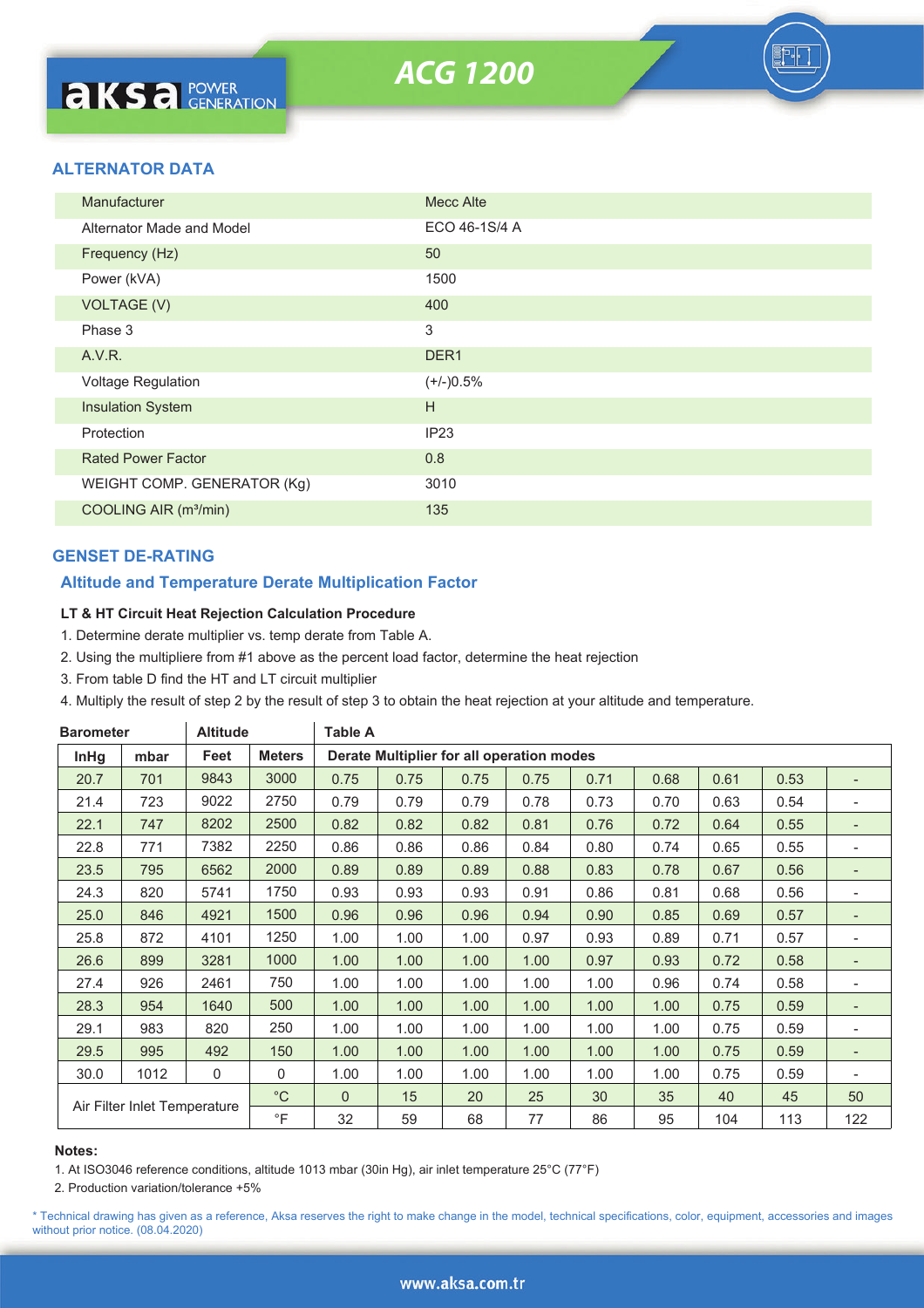**ACG 1200** 



3. Outlet temperature controlled by thermostat. Inlet temperature for reference only.

- 4. Inlet temperature controlled by thermostat to 40 °C but is allowed to go to 50°C and ignition timing is retarded resulting in efficiency loss of 0.4 -
- 5. Power output and efficiency include the effect of Cummins supplied engine driven LT coolant pump
- 6. At electrical output of 1.0 Power Factor

**aksa** POWER

- 7. Based on pipeline natural gas with LHV of 33.44mJ/Nm 3 (905 BTU/ft3)
- 8. Subtract 3 °C ambient temperature capability for each 100 mm (4 in) H 20 back pressure above the information shown on page 2.

### **Altitude and Ambient Heat Rejection Factor adjustment for HT and LT Circuits**

| <b>Altitude</b><br><b>Barometer</b> |                              |      |               |                                                      |      |      |      |      |      |      |      |      |
|-------------------------------------|------------------------------|------|---------------|------------------------------------------------------|------|------|------|------|------|------|------|------|
| <b>InHg</b>                         | mbar                         | Feet | <b>Meters</b> | Multiplier for HT & LT Heat Rejection vs Alt & Temp. |      |      |      |      |      |      |      |      |
| 20.7                                | 701                          | 9843 | 3000          | 1.06                                                 | 1.10 | 1.11 | 1.13 | 1.14 | 1.15 | 1.17 | 1.18 | 1.19 |
| 21.4                                | 723                          | 9022 | 2750          | 1.05                                                 | 1.09 | 1.10 | 1.12 | 1.13 | 1.14 | 1.15 | 1.17 | 1.18 |
| 22.1                                | 747                          | 8202 | 2500          | 1.04                                                 | 1.08 | 1.09 | 1.10 | 1.12 | 1.13 | 1.14 | 1.16 | 1.17 |
| 22.8                                | 771                          | 7382 | 2250          | 1.03                                                 | 1.07 | 1.08 | 1.09 | 1.11 | 1.12 | 1.13 | 1.14 | 1.16 |
| 23.5                                | 795                          | 6562 | 2000          | 1.02                                                 | 1.06 | 1.07 | 1.08 | 1.09 | 1.11 | 1.12 | 1.13 | 1.15 |
| 24.3                                | 820                          | 5741 | 1750          | 1.01                                                 | 1.04 | 1.06 | 1.07 | 1.08 | 1.10 | 1.11 | 1.12 | 1.14 |
| 25.0                                | 846                          | 4921 | 1500          | 0.99                                                 | 1.03 | 1.05 | 1.06 | 1.07 | 1.09 | 1.10 | 1.11 | 1.12 |
| 25.8                                | 872                          | 4101 | 1250          | 0.98                                                 | 1.02 | 1.04 | 1.05 | 1.06 | 1.07 | 1.09 | 1.10 | 1.11 |
| 26.6                                | 899                          | 3281 | 1000          | 0.97                                                 | 1.01 | 1.02 | 1.04 | 1.05 | 1.06 | 1.08 | 1.09 | 1.10 |
| 27.4                                | 926                          | 2461 | 750           | 0.96                                                 | 1.00 | 1.01 | 1.03 | 1.04 | 1.05 | 1.07 | 1.08 | 1.09 |
| 28.3                                | 954                          | 1640 | 500           | 0.95                                                 | 0.99 | 1.00 | 1.02 | 1.03 | 1.04 | 1.05 | 1.07 | 1.08 |
| 29.1                                | 983                          | 820  | 250           | 0.94                                                 | 0.98 | 0.99 | 1.00 | 1.02 | 1.03 | 1.04 | 1.06 | 1.07 |
| 29.5                                | 995                          | 492  | 150           | 0.94                                                 | 0.97 | 0.99 | 1.00 | 1.01 | 1.03 | 1.04 | 1.05 | 1.06 |
| 30.0                                | 1012                         | 0    | 0             | 0.93                                                 | 0.97 | 0.98 | 0.99 | 1.01 | 1.02 | 1.03 | 1.05 | 1.06 |
|                                     | Air Filter Inlet Temperature |      | $^{\circ}C$   | $\Omega$                                             | 15   | 20   | 25   | 30   | 35   | 40   | 45   | 50   |
|                                     |                              |      | $\circ$ F     | 32                                                   | 59   | 68   | 77   | 86   | 95   | 104  | 113  | 122  |

#### **Notes:**

1. Ambient temperature is the same as air filter inlet temperature and LT inlet temperature is 10°C above ambient or 40°C whichever is higher.

2. Table refers to the capability to run at continuous power level. For short periods of time the genset can run at 5°C higher temperature with reduced efficiency.

3. Subtract 3°C ambient temperature capability for each 100 mm (4 in) H20 back pressure above the information shown on page 2.

4.This generator set is capable of operating for short periods of time under with the LT temperature and/or the fuel methane number outside of the recommended limits with decreased performance. Operation in the green area will result in normal performance. Operation in the yellow area is recommended only for short periods of time and will result in reduced efficiency and shorter spark plug life. Operation in the red area is NOT recommended.

| <b>EMISSIONS</b>                                                            | 100% of Rated<br>Load | 90% of Rated<br>Load | 75% of Rated<br>Load |
|-----------------------------------------------------------------------------|-----------------------|----------------------|----------------------|
| NO <sub>v</sub> Emissions dry, ppm                                          | 183                   | 177                  | 182                  |
| NO <sub>v</sub> Emissions mg/Nm <sup>3</sup> @ 5% O <sub>2</sub> , (g/hp-h) | 500(1)                | 500(1)               | 500(1)               |
| THC Emissions wet, ppm                                                      | 1497                  | 1524                 | 1545                 |
| THC Exhaust Emissions, mg/Nm $^3$ @ 5% O <sub>2</sub> , (g/hp-h)            | 1620(3.2)             | 1640(3.3)            | 1610(3.4)            |
| NMHC Emissions wet, ppm                                                     | 225                   | 229                  | 232                  |
| NMHC Exhaust Emissions, mg/Nm3 @ 5% O <sub>2</sub> , (g/hp-h)               | 240(0.5)              | 250(0.5)             | 240(0.5)             |
| CO Emissions (dry), ppm                                                     | 484                   | 479                  | 479                  |
| CO Emissions Rate, mg/Nm32@ 5% O <sub>2</sub> , (g/hp-h)                    | 810(1.6)              | 790 (1.6)            | 770 (1.6)            |
| CO <sub>2</sub> Emisions (dry), percent                                     | 6.7                   | 6.7                  | 7.0                  |
| O <sub>2</sub> Emissions (dry), percent                                     | 9.0                   | 9.0                  | 8.5                  |
| Particulates PM10, g/hp-h2                                                  | < 0.03                | < 0.03               | < 0.03               |